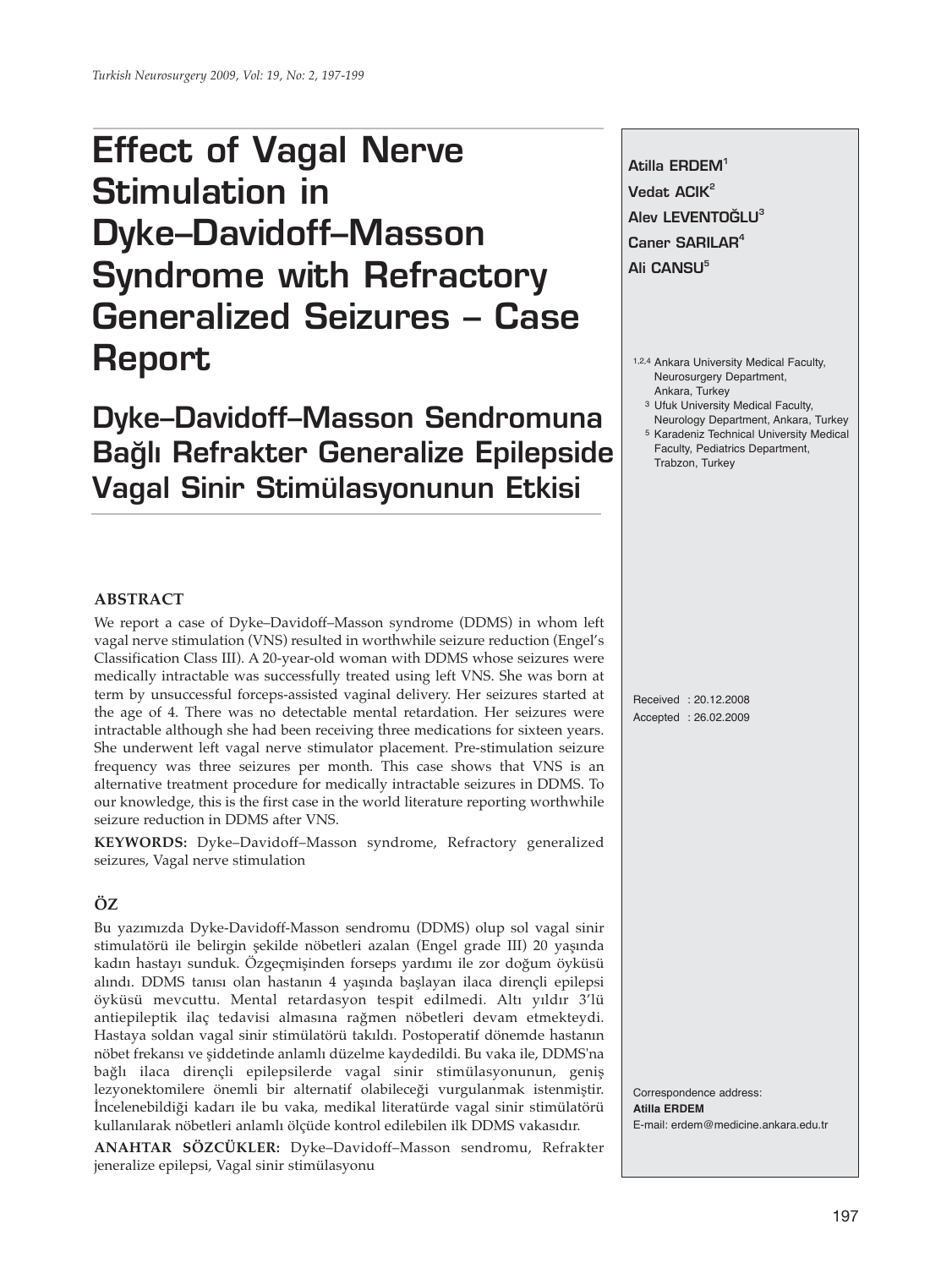### **INTRODUCTION**

Dyke–Davidoff–Masson syndrome (DDMS), or cerebral hemiatrophy, is a rare neonatal, early infantile or congenital malformation that has first been reported in 1933 by Dyke et al. (5). This syndrome consists of cerebral hemiatrophy with homolateral hypertrophy of the skull and sinuses – resulting in facial asymmetry, and elevation of the sphenoid wing and petrous ridge in association with contralateral hemiplegia, seizures, mental retardation, difficulty and impairment of speech or language development. Mental retardation is not always present (9,11,12), and seizures may appear months or years after the onset of hemiparesis (12). The etiology is yet unknown.

Vagal Nerve Stimulation (VNS) is an alternative, non-destructive surgical treatment for medically intractable epilepsy. Postoperatively, 30%–50% of patients with partial seizures may experience a  $\geq 50\%$ seizure reduction (2,6). Patients with generalized seizures may also benefit from VNS (7,8).

We present a successful VNS procedure in DDMS manifested by tonic–clonic seizures with right hemiparesis in the late childhood.

Refractory generalized convulsions were reduced by VNS significantly.

# **CASE REPORT**

A 20-year-old woman with intractable partial seizures initiated 16 years earlier is presented. The patient was born at term by unsuccessful forcepsassisted vaginal delivery. She had right hemiparesis since birth and her seizures started at the age of 4. Physical examination revealed facial asymmetry and right hemiatrophy. Motor examination revealed right upper extremity strength graded at 3/5, and right lower extremity at 3/5. Right plantar response was extensor. She had no sensory deficits and no detectable mental retardation. The initiation location of the seizures was the right leg, marching up into the right arm, and then to the left limbs over 10–20 second intervals. She had postictal amnesia whenever the complex motor signs appeared. Despite Carbamazapine 400 mg day-1, Primidone 750 mg day-1 and Vigabatrin 2500 mg day-1, the seizures were poorly controlled. There was no history of febrile seizures, encephalitis, metabolic disease or head trauma; however, a history of prenatal asphyxia was present. Brain magnetic resonance imaging (MRI) showed atrophy of the left

cerebrum and midbrain, and dilatation of the lateral ventricle on T1-weighted images, as well as a high signal intensity area from the parietal to the occipital lobe on T2-weighted images (Figure 1). Intracarotid sodium-Amytal (Wada) testing was used to determine the side of cerebral dominance for language and memory function and the right hemisphere was found to be dominant for language. Right hippocampus and limbic functions were



*Figure 1: Axial T2 – weighted brain MR images showing left cerebral hemiatrophy (red arrow).*

normal. Ictal EEG demonstrated the left centrofrontal origin of the seizures. She could not undergo leftsided hemispherectomy as her fine finger movements were preserved on affected side. The vagal nerve stimulator (Neurocybernetics prosthesis system, Cyberonics®, Webster, TX) was implanted in a standard fashion in the left anterior chest wall with an additional incision in the left anterior cervical region for electrode placement on the vagal nerve. The stimulator was activated in the operating room. Pulse generator testing was performed for 30 seconds, initially at 0.25 mA output current, 30 Hz frequency, and 500 μs pulse width. Postoperative output current was increased to 0.25 mA for every 4 weeks with 30 Hz frequency, 500 μs pulse width, 30 second on-time and 5-minute off-time. The patient experienced a worthwhile reduction in seizures (Engel's Classification Class III) during the second postoperative year.

#### **DISCUSSION**

DDMS is a malformation first reported in 1933 by Dyke et al. (5) Its major signs are facial asymmetry, seizures, unilateral cerebral atrophy, contralateral hemiplegia or hemiparesis, and learning difficulties. The etiology of cerebral hemiatrophy may be